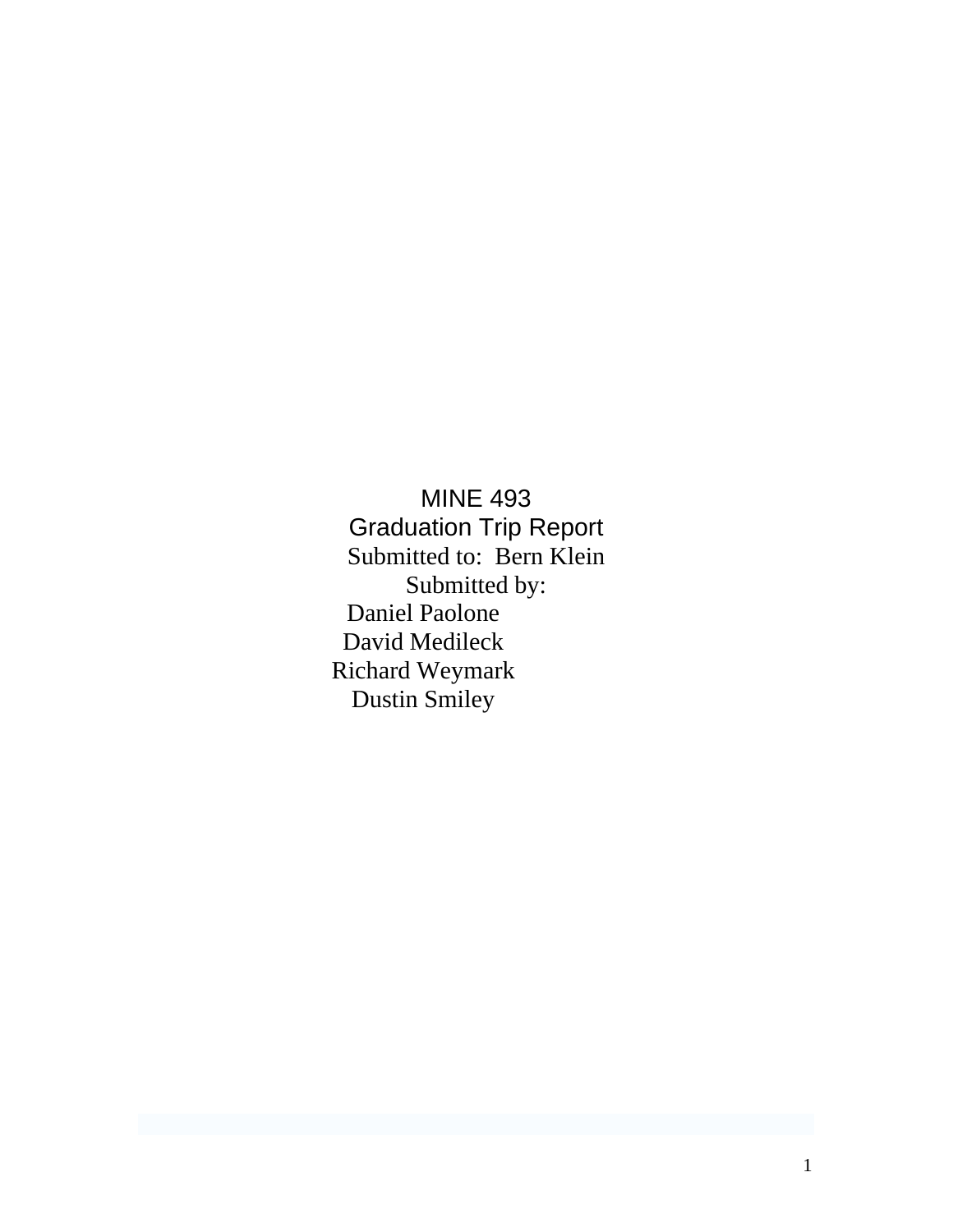# **Table of Contents**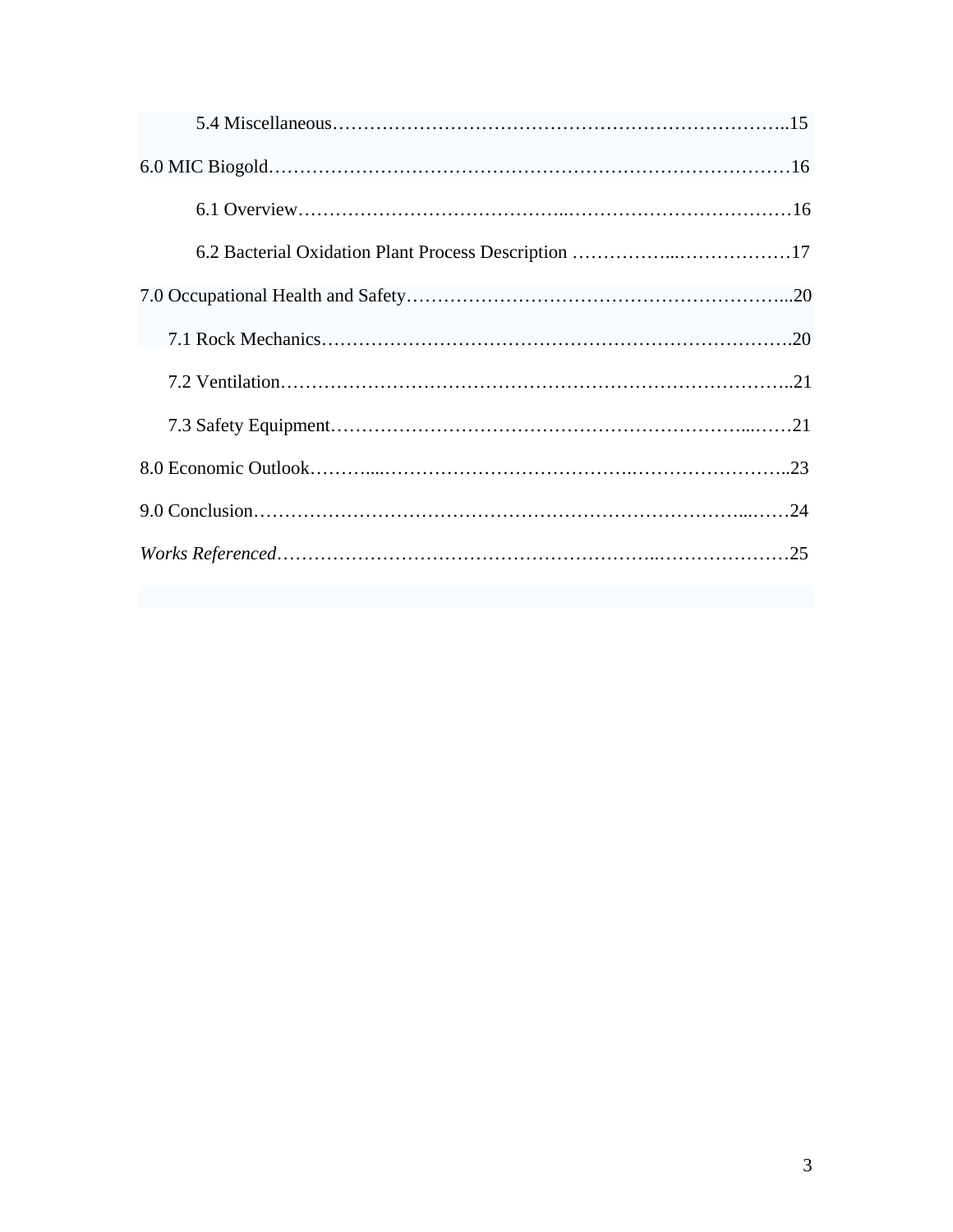## **1.0 Introduction**

Over the past years it has become tradition for the graduating class to plan and fund an educational trip. For our graduation field trip destination we choose China, in particular the Shandong province. Fundraising was achieved from barbeques, raffle-draws, and industry sponsorship. Planning commenced in late September, and with the assistance of a travel agent, a detail itinerary was created in late November. Shandong is China's largest gold producing province and is located on the east coast. The province was established by the [Ming Dynasty](http://en.wikipedia.org/wiki/Ming_Dynasty) and included much of modern-day [Liaoning](http://en.wikipedia.org/wiki/Liaoning) (in south [Manchuria\)](http://en.wikipedia.org/wiki/Manchuria) at the time. During the nineteenth century, China became increasingly exposed to Western influence and Shandong was especially affected because of its geographical location. In 1897, [Qingdao](http://en.wikipedia.org/wiki/Qingdao) was leased to [Germany](http://en.wikipedia.org/wiki/Germany) and in 1898, [Weihai](http://en.wikipedia.org/wiki/Weihai) to [Britain](http://en.wikipedia.org/wiki/United_Kingdom). [Qingdao](http://en.wikipedia.org/wiki/Qingdao) reverted to Chinese control in [1922](http://en.wikipedia.org/wiki/1922) and [Weihai](http://en.wikipedia.org/wiki/Weihai) followed in [1930](http://en.wikipedia.org/wiki/1930). In [1937](http://en.wikipedia.org/wiki/1937) [Japan](http://en.wikipedia.org/wiki/Japan) took control of Shandong and this lasted until the surrender of Japan in [1945.](http://en.wikipedia.org/wiki/1945) In recent years the eastern coast of Shandong has significant economic development, making it one of the richest provinces of China. In Shandong we visited four gold mines and one bio-oxidation plant. The four gold mines visited were Yingezhuag Gold Mine, Sanshandao Gold Mine, Jiaojia Gold Mine, and Tarzan Gold Mine. The Bio-Oxidation plant visited was MIC Biogold.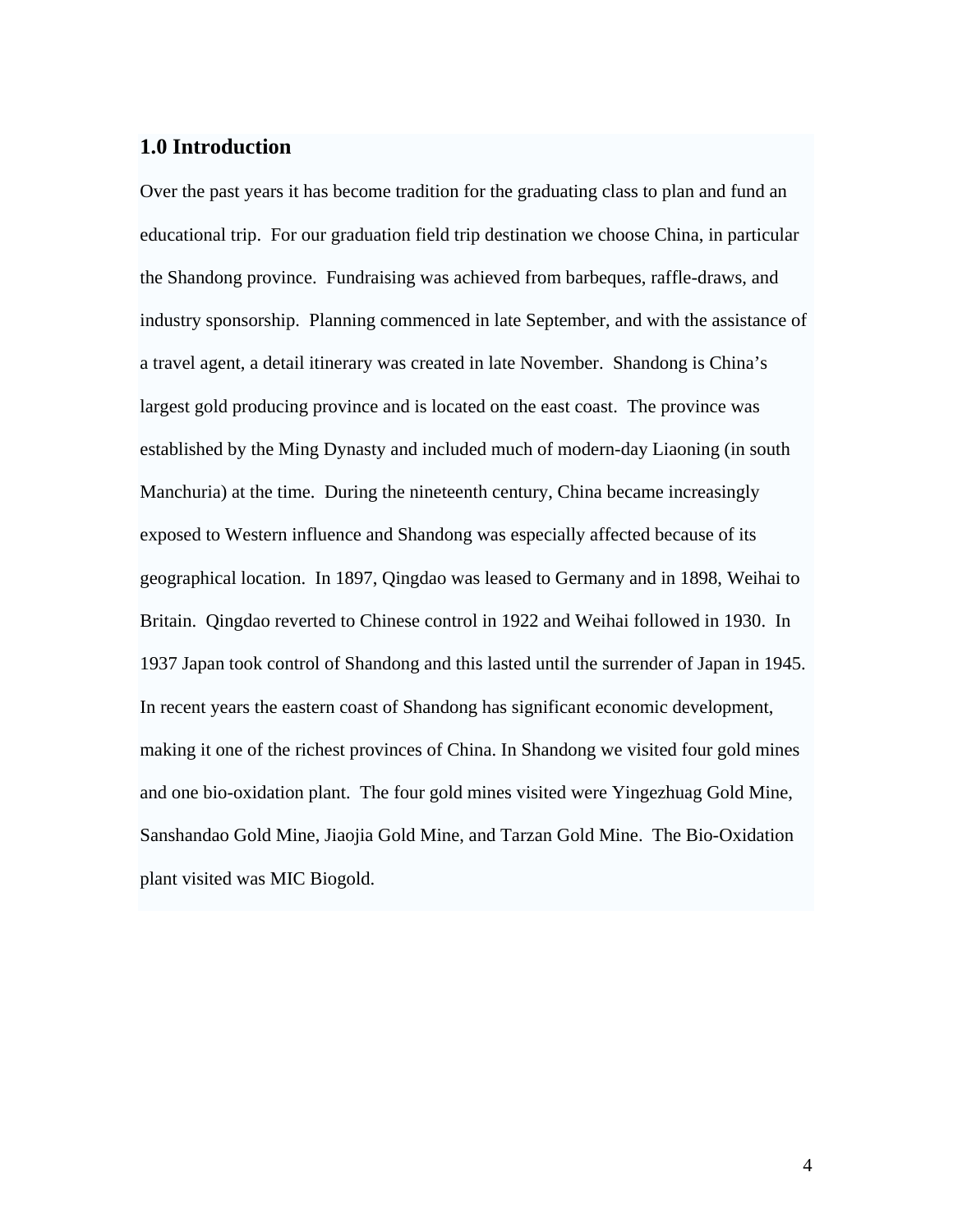### **2.0 The Yingezhuang Gold Mine**

The Yingezhuang Gold Mine is located in the Shandong province. The area in which it is located produces 30% of China's gold. Yingezhuang Gold Mine was originally constructed in 1984. It is publicly traded on the Shanghai Stock Exchange; however, the local government owns 51% of the shares. The mine began production with a daily production of 2000 tonnes. The overall operating costs are 120 RMB per tonne.

### **2.1 Geology**

The deposit is a very deep and is comprised of mild hydrothermal altered rock. Gold is associated with pyrite at low grades. The deposit has a very uniform grade distribution with no significant variation. Current reserves are at 20 million tons of ore or 81 million tons of material yet to be mined. The cut off grade is 0.5 to 1 g/t Au using a highly mechanized cut and fill mining method.

#### **2.2 Mining Method**

Yingezhuang employs a fleet of thirty 10t trucks they also use Tamrock drills. The coarse tailings are reused underground as fill material. Backfill material is typically un-cemented, with a few exceptions. Generally the rock mechanics are good; a rock-bolting program is in place. Yingezhuang is currently mining at the 500m level. The deepest level is at 630m; however, plans extend to the 1000m level. The shaft currently extends to the 600m level with plans to sink it even further. The head frame is 76 meters high. Unfortunately we were unable to go underground and explore the mine workings as the mine was shut down for Chinese New Year.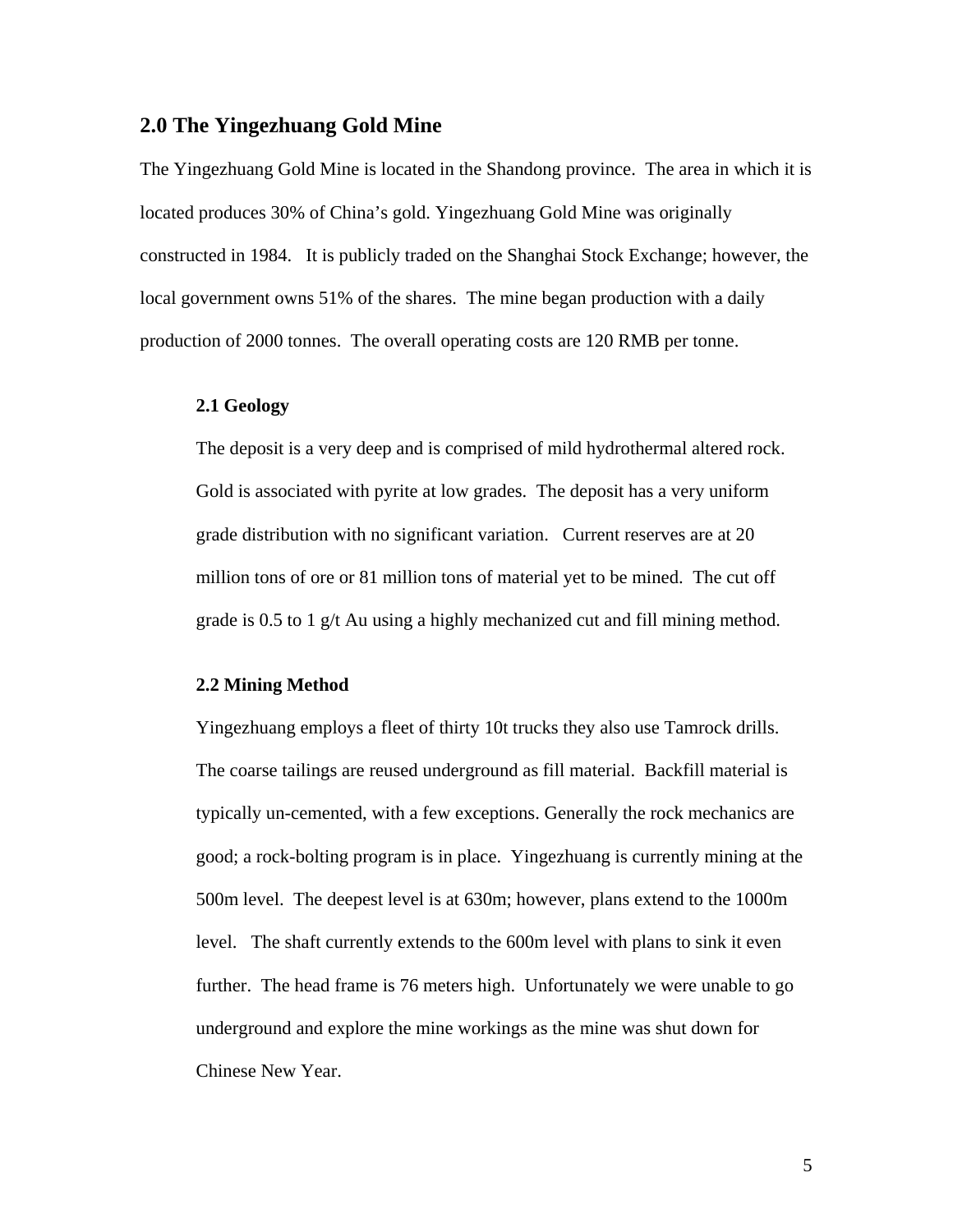#### **2.3 Mineral Processing**

In the year 2000, production increased to 3200 tonnes per day with an upgrade to the processing plant. The average feed grade to the plant is 2.5g/t. The ore is fed through an underground crusher, purchased from BTI Canada, before it reaches the processing plant. Free gold is recovered using a Knelson concentrator then cleaned using a Gemini table. This produces a concentrate of approximately 50 to 60 percent gold. The Knelson Concentrator has a gold recovery of 10 percent. Rougher flotation concentrate is 50 to 80 grams per tonne gold and is sent directly for smelting. The silver concentrate has a grade of 200 grams per tonne and is sold to another department of the company. The water used in the process is pumped from underground and is 100% recycled. There is a buffer pond on the surface as a precaution. Water from the tailings dam can be easily utilized due to the topography. The mine receives all of its power off the local grid and is charged a flat rate of 70RMB cents per kW.

#### **2.4 Environmental**

According to Yingezhuang Gold Mine, they have a good environmental record. There aren't any harmful contaminants in the ore. The tailings dam can hold twenty years worth of tailings. Once the tailings impoundment is full it will be reclaimed with turf and trees. The government had very strict environmental regulations in this area. There are two planned visits by government officials each year as well as surprise visits.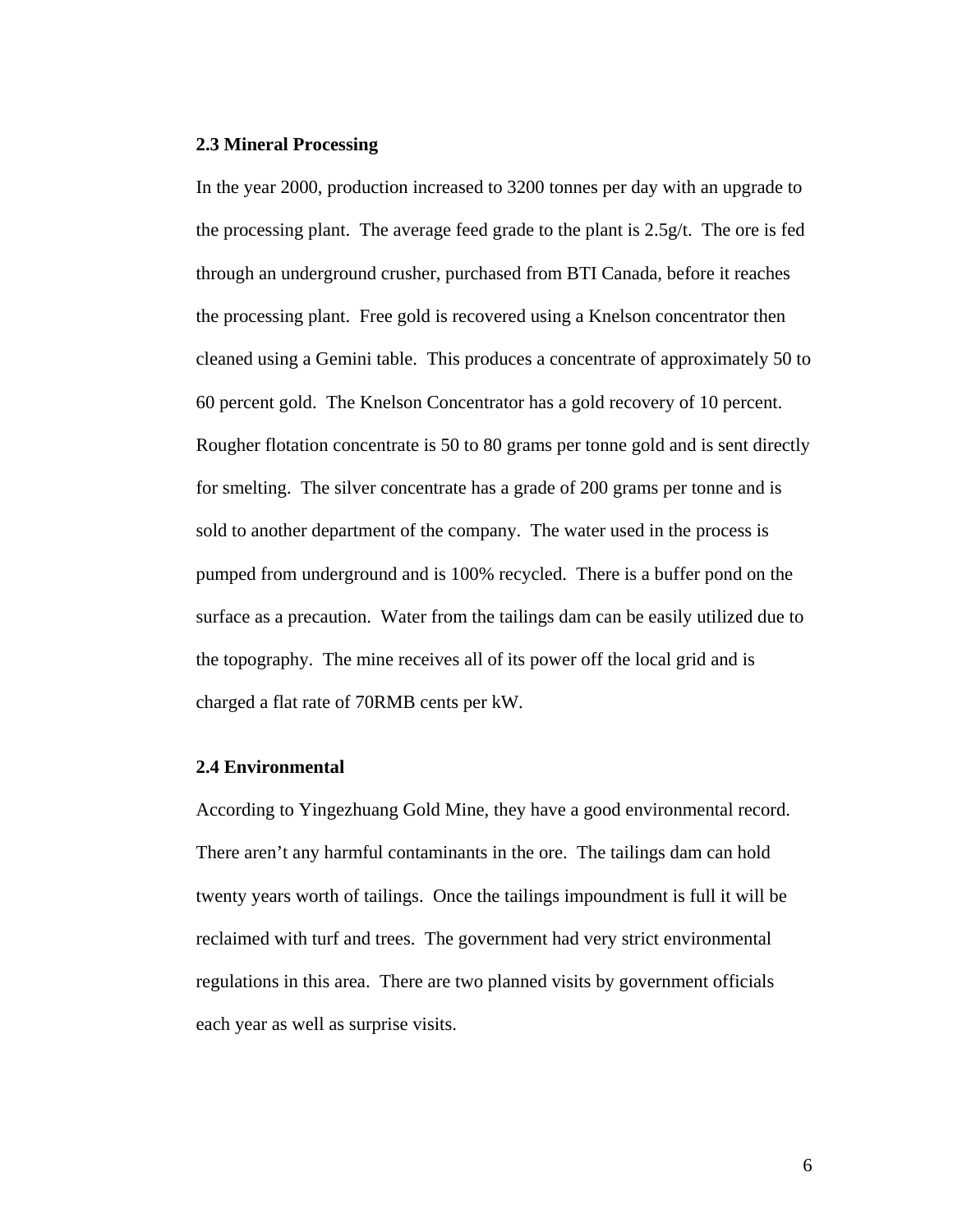### **2.5 Miscellaneous**

Yingezhuang Gold mine employs roughly 780 employees from all over the world. Employees have the option of living on site or in the surrounding communities. Bus service is provided from the nearby towns. Pay for technical staff is competitive in order to retain employees as well as attract new ones. The average annual salary for an employee is 30 000 RMB. New employees are provided one week of safety orientation. The day is split into three 8-hour shifts. The mine has a good safety record relative to other Chinese underground mines.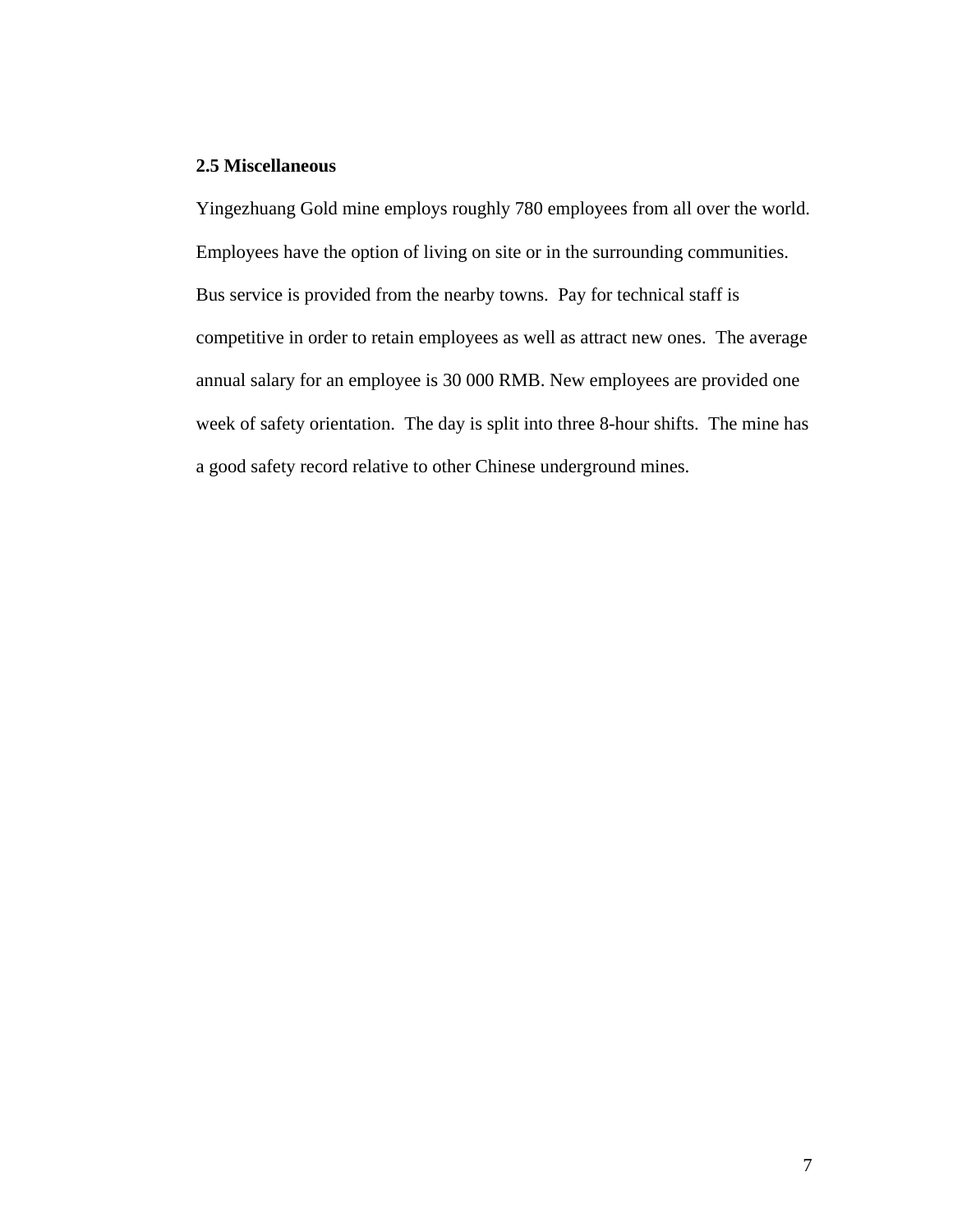#### **3.0 Sanshandao Gold Mine**

The Sanshandao Gold Mine is located 30 minutes outside of the city of Laizhou in the Shandong Province. There are 2400 employees at the mine, and the mine and mill have a capacity of 3800tpd, which results in 3000kg of gold produced annually. The working schedule is three 8hr shifts operating 7 days a week and employees work 5 days a week. About 20% of the workforce is females, but women are not allowed underground. Women will work in other aspects of the operation such as the mill or offices which are above ground. Their intention is to keep women from entering underground because of safety reasons, not out of disrespect.

#### **3.1 Geology**

The deposit is known as a mild hydrothermal ore body. The cut-off grade is 0.8g/t Au at an average of 2.5 g/t, while averaging about  $12g/t$  Ag as well.

#### **3.2 Mining Method**

Overhand cut and fill is the method used to mine the deposit and this is done with ramp access as opposed to shaft access like the other underground mines we visited in China. The hanging wall was composed of fairly competent rock and the ground support uses bolt spacing of 1.5m by 1.5m and 1.8m long split sets. The ventilation through the mine is achieved through a 2 wing raise exhausting system. This ventilation system was very poor; making it was hot and there was little air flow. The trucks used in the mine were electric trucks imported from Sweden so air quality was a bit higher (less DPM) which may have been the part of the reasoning behind the lower ventilation requirements.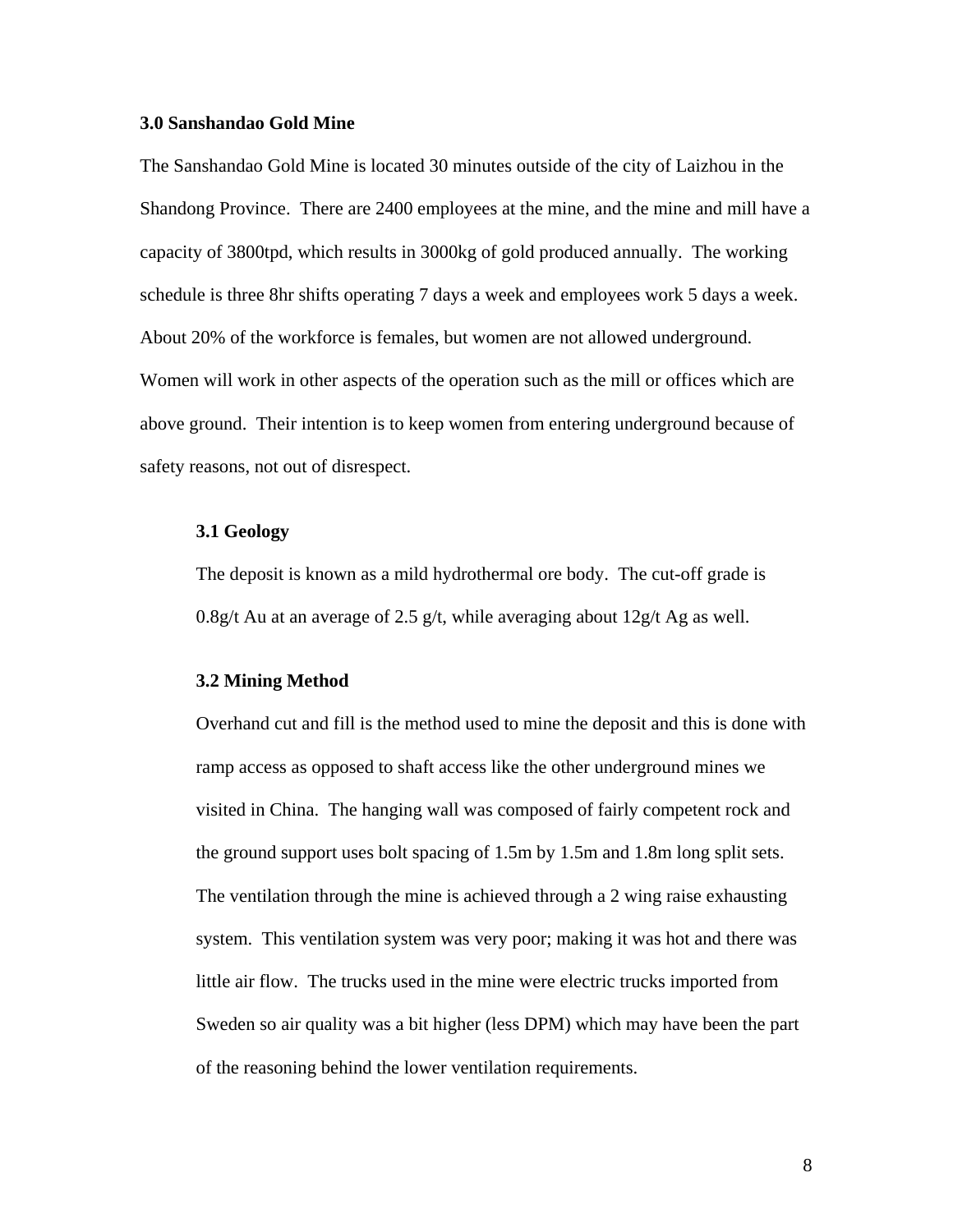#### **3.3 Mineral Processing**

After the ore is mined it is sent through three stages of crushing at the mill which then leads to a primary grind of 100% passing 250mm. There are two rougher flotation circuits and the rougher concentrate is sent to a regrind mill, and then fed into the cleaner flotation. The recovery is 96.5% from the floatation yielding a grade of 48g/t Au, which is then sent through cyanidation for a 98% recovery using the Meryl-Crowe process.

### **3.4 Environmental**

As we noticed while underground, water is a major issue, this is because the ore is located between sea and land. 15,000 cubic meters of water is pumped out daily and some of this sea water is re-used in the processing of the ore. This water also causes corrosion of the machinery in many parts of the mine. Much of the waste rock is re-used as fill and because cut and fill is a very selective process, not much waste is produced.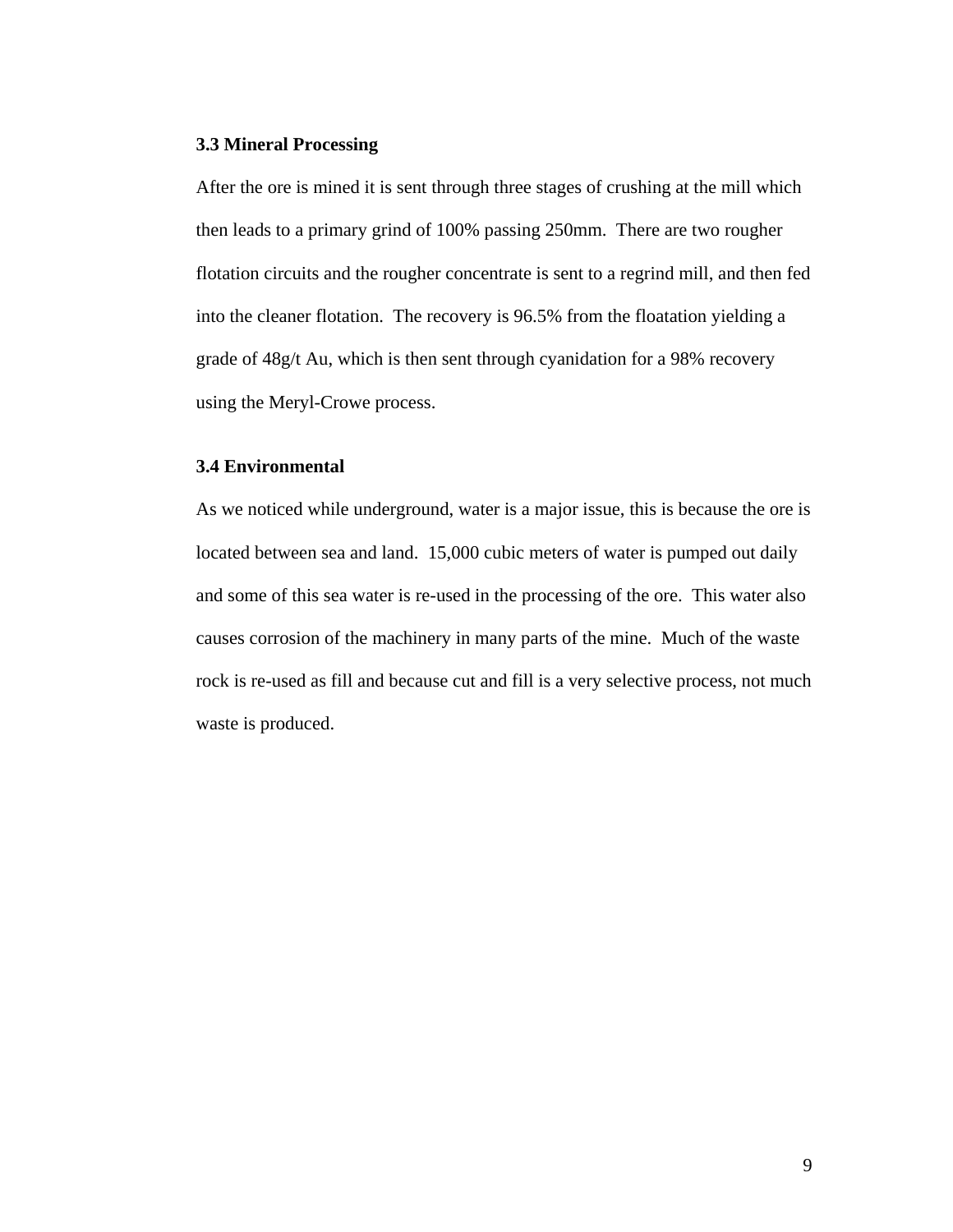### **4.0 Jiaojia Gold Mine**

The Jiaojia Gold Mine is located near Jingcheng Town, Shandong Province. The mine was founded in 1975 and was commissioned in 1980. The Mine is owned by Shandong Gold Corp. and is listed on the Shanghai Stock Exchange. The mine currently employees approximately 3000, and produces around 50 000 ounces of gold per year.

### **4.1 Geology**

The deposit type was the first of its kind found, and is thus classified as a Jiaojia Type Deposit. The deposit has been studied by specialists from over 18 countries, including Canada. Currently there are approximately 30 similar ore deposits worldwide which are of this type.

The mineral resource is a mild hydrothermal deposit that occurs at the intersection of secondary faults, and yields an average ore grade of 3.1-3.2 g/t. The major fault is 300 km long, and the Jiaojia region fault is 20-30 km. The fault's thickness varies from 20 m to 300 m. The dominate sulphide mineral is pyrite, and gold occurs as free, disseminated or invisible. The ore body has a dip of 30 degrees, average thickness of 9 m, 1000 m in length, and so far has been defined to a depth of 600 m. There are plans for exploration below 600 m depth; however, management did not provide a date. The size of the deposit is 20 million tons measured and indicated. So far 12 million tons have been mined. The shape and orientation of this ore body are typical to other deposits in the Jiaojia fault region.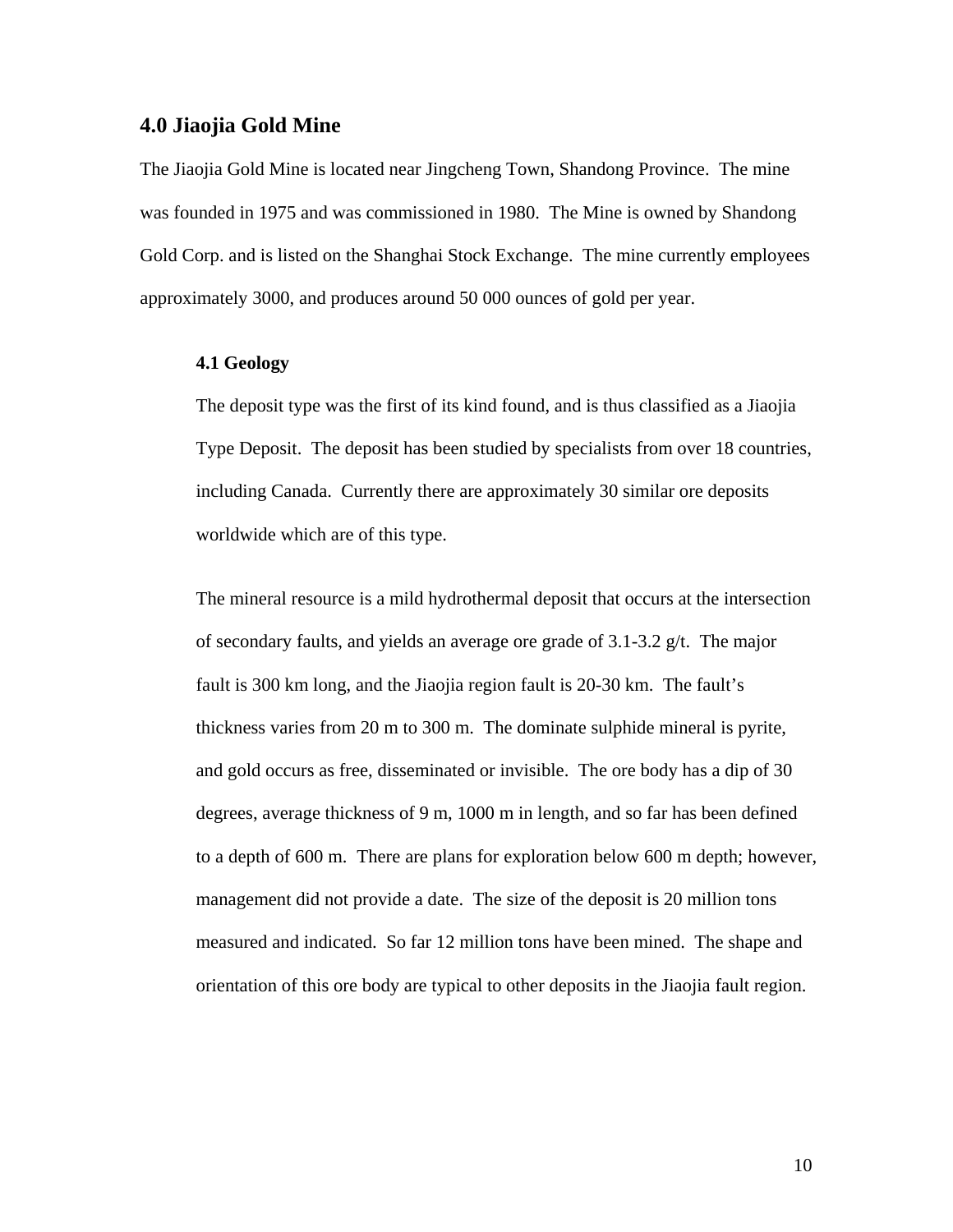#### **4.2 Mining Method**

The mining method employed is a fully mechanized overhand cut and fill. The backfill has a cement content of 10% and uses the tailings. The drift dimensions are 3 m by 3 m, and the average stope lengths are 45 to 60 m long. LHDs load the muck from stope to nearby ore bins that are then transported via an underground rail system to the shaft. Current production is around 2400 t/d, with a mine life of approximately 9 years.

The ventilation system used for the mine was the two wing raise method as discussed above. The ventilation was poor relative to Canadian Standards. During our visit, no equipment was operating due to the Lunar Holiday, so the air quality situation is definitely worse once the mine starts operating. The rock bolt pattern employed is a 1 m x 1 m pattern with 2 m split sets and without mesh. Engineering told us that the bolts were placed based on experience. Overall we found that this bolt pattern was the most common pattern employed. There were also some instances of shotcreted. We believe that this must be their minimum ground support strategy. However, we found that there were instances of over engineering and 'underground luxuries' that needed to be address. The level that we toured, near the shaft, the mine workings resembled a subway station more than a mining operation. In addition, the nearby refuge station had granite flooring, a luxury that our hotel is Laizhou did not have. Figure 1 shows the workings near the shaft exit.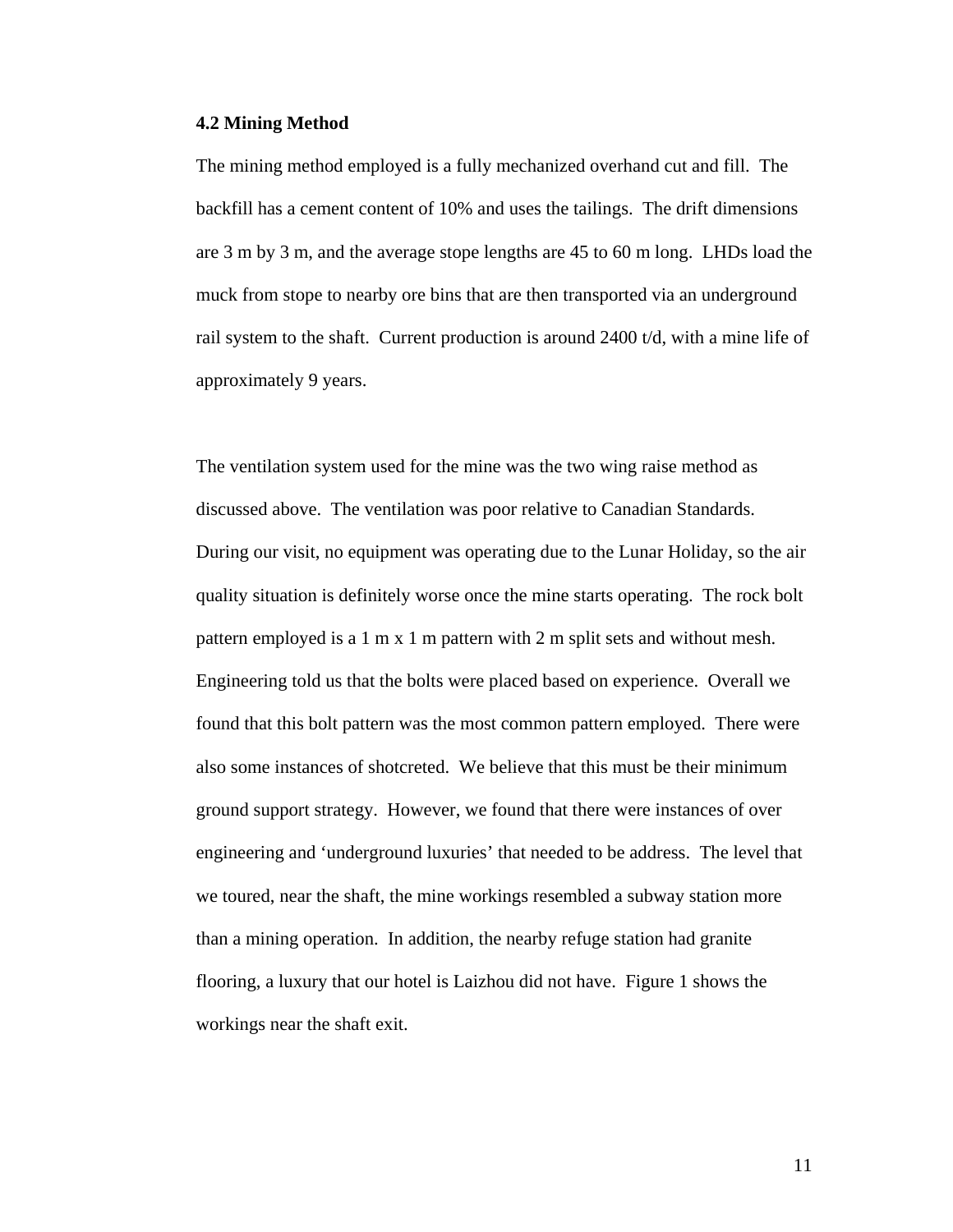

Figure 1 – Underground workings near shaft exit.

# **4.3 Mineral Processing**

For mineral processing, the ore is crushed via a 3 stage circuit. After grinding, rougher, cleaner and scavenger floatation is employed. The cleaner floatation goes back to the mill for regrind. The floatation product is then leeched via a 2 stage leech and 2 stage rinse. Leeching is conducted in two separate circuits because one is for ore from the mine, and the other circuit is for ore from another mine. The Merrill-Crowe Process is used for the leeching, and a filter press is used to recover the gold. The recovery for gold is 92%. Some of the water used for mineral processing is the pumped water from underground workings.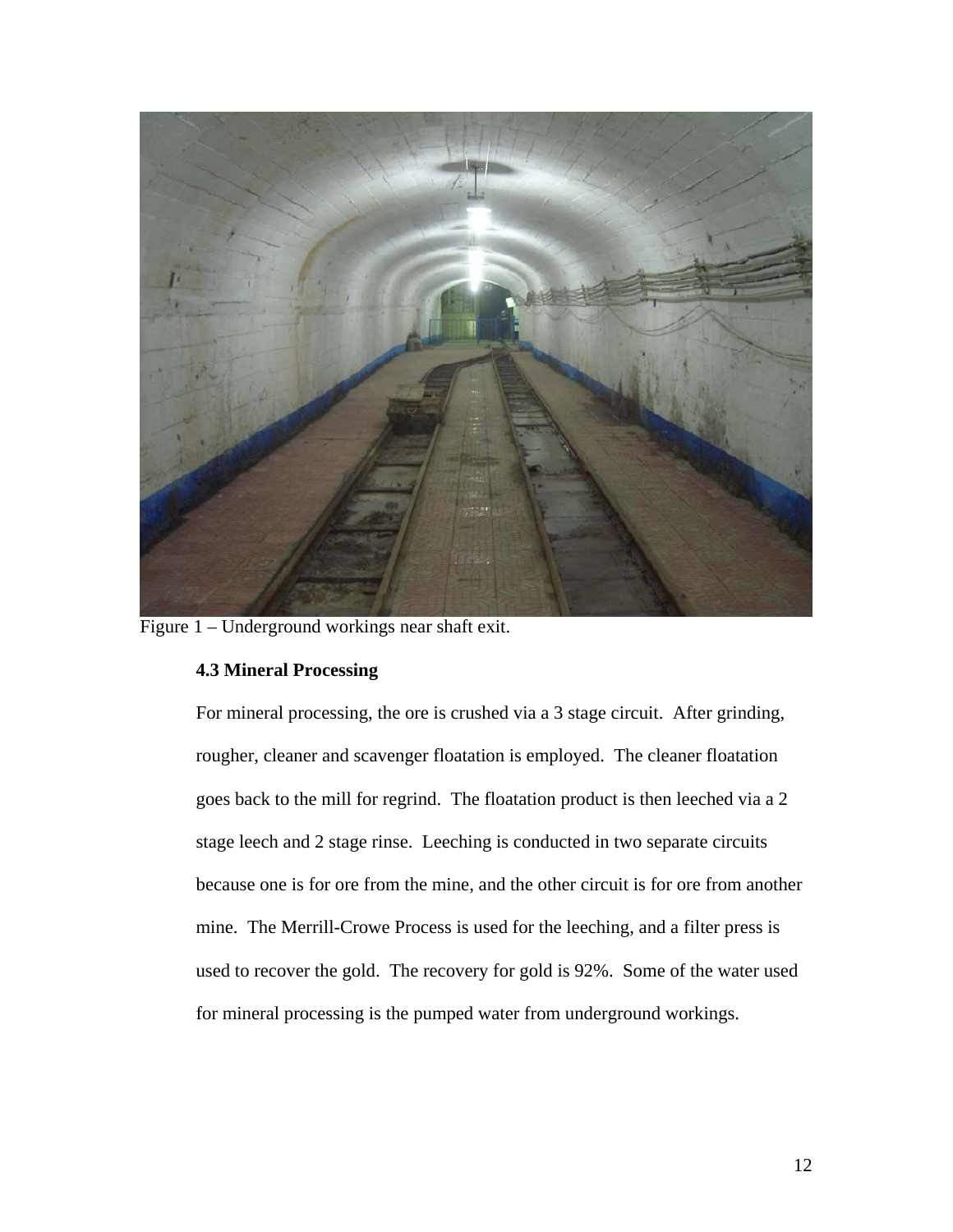### **4.4 Environmental**

The main environmental issue that the mine faces is ARD. The rock contains some alkalinity. The mine and local government conduct water tests, and so far there have been no issues with meeting government standards. Tailings pond is  $1.8 \text{ m}^3$  big. The mine tries to limit the amount of material that goes to the tailings pond. The engineers estimated that around 60% of the tailings is used for backfill, 10-15% is used to make concrete blocks, and the finest material goes to the tailings pond. The concrete blocks are sold to construction companies for a profit. All of the waste rock is reused to make roads and a locomotive station.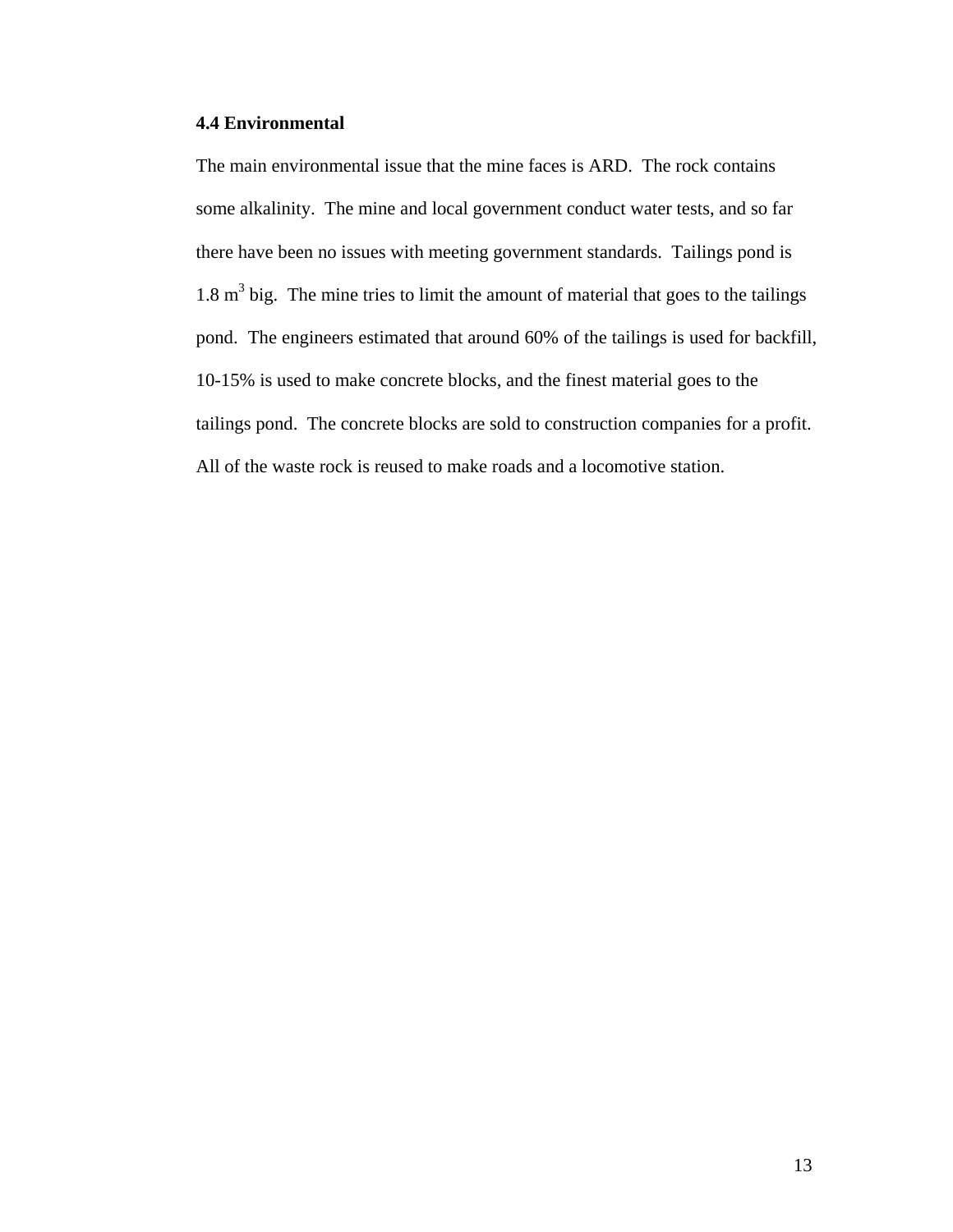### **5.0 Tarzan Gold Mine**

The Tarzan gold mine was built in 1984. The original capacity of the mine was 100 tonnes per day, now it is 500 tonnes per day. The operating cost is 230 RMB per tonne.

### **5.1 Geology**

The geological work was conducted locally. Indicated ore reserves are 2.5 million tonnes, with 50 tonnes of gold. The estimated mine life is an additional 10 to 15 years. The host rock is granite, with many faults. The intrusion is continuous as apposed to the other mines that are mostly disseminated. Gold grades are much higher than the previous mines at around 20 grams per tonne. The ore zone runs north with a dip of 30 to 35 degrees. The ore zone ranges from 1 to 40 meters in thickness. The main gold bearing minerals are pyrite, chalcopyrite and free gold.

#### **5.2 Mining Method**

Tarzan gold mine utilizes four different shafts producing a combined 1000 tonnes per day. They use an overhand cut and fill mining method, with slight variations in each of the four mining areas. The largest back opening area is 3 square meters. Tarzan does not use rock bolts or any other form of ground support in the active stopes. The mining of stopes is not sequenced, as blending occurs at the stockpiles. Ground water is major concern at Tarzan Gold Mine. Three thousand cubic meters is pumped out of the shaft that we visited on a daily basis. The other three shafts have equally bad ground water problems. Ventilation is done with an exhaust fan.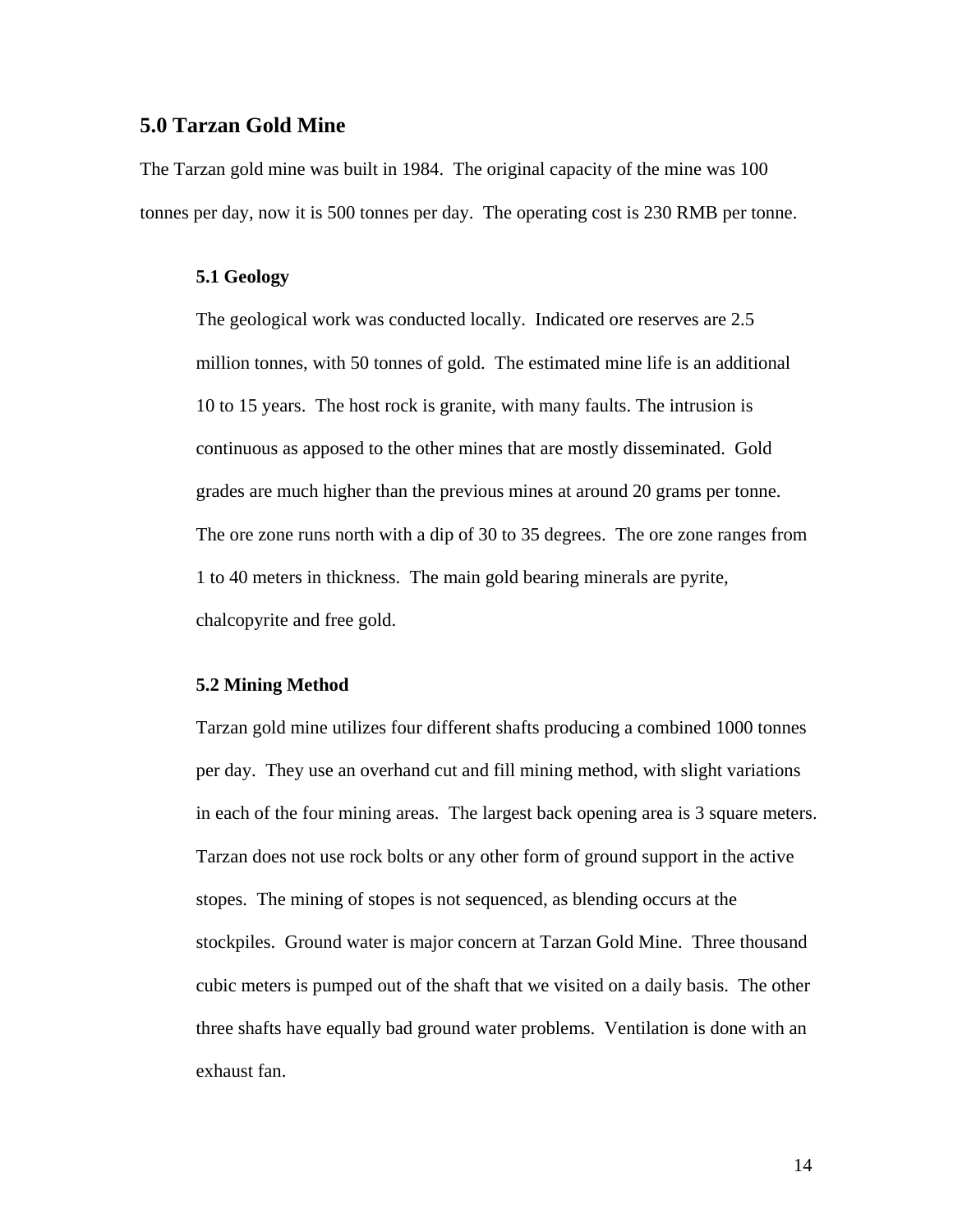### **5.3 Mineral Processing**

The mill feed rate is 700 tonnes per day. The feed grade varies from 1 to 30 grams per tonne. An average mill feed grade is 7 grams per tonne is achieved through a stock pile blending program. The ore contains trace amounts of copper; however, only the gold and the silver are recovered. The process consists of a rougher, cleaner and two scavenger floation circuits. The floatation concentrate grade is 50 to 60 grams per tonne and the overall gold recovery is 95%. The process does not contain any gravity concentration. The on site process used to include a leach plant, but now the concentrate is sold to the bio-gold plant on an annual contract. The water in the plant is recycled as in the other mines.

### **5.4 Miscellaneous**

Tarzan gold mine has 1200 employees, 800 of whom work underground in different capacities. Some of the employees live in Laizhou in company apartments where transportation is provided to and from the mine. The day is split into three 8 hour shifts. Safety is a major concern at Tarzan Gold Mine. There is a mine rescue team and annual safety and technical seminars. Also safety training is done twice a year.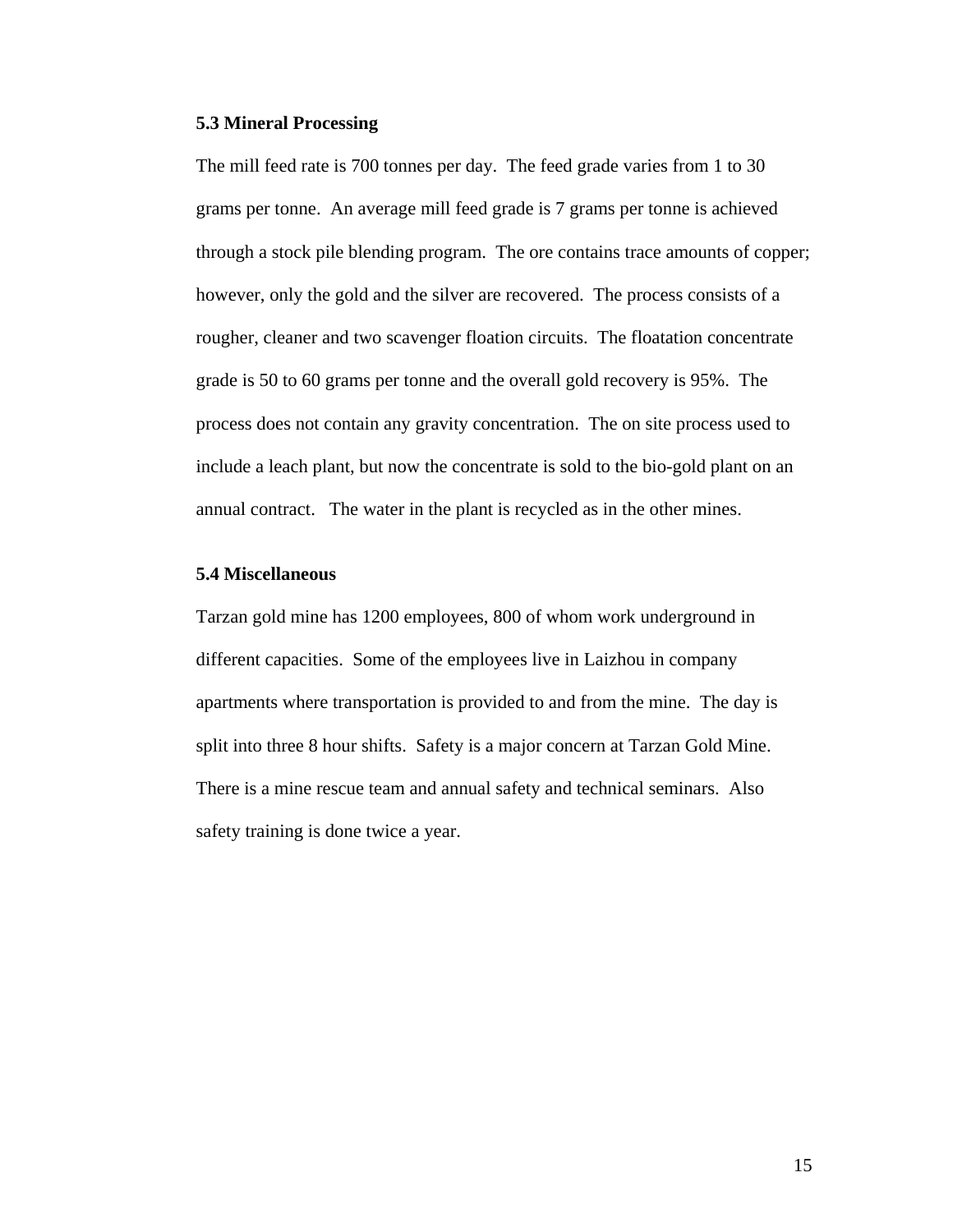### **6.0 MIC BIOGOLD**

The MIC Biogold is a mineral processing plant that specializes in gold but also produces refined silver and zinc and lead concentrates. The plant operates uses a variety of mineral processing approaches which will be discussed below and a company overview will also be discussed.

#### **6.1 Overview**

MIC Biogold was established through a joint venture with Michelago of Australia and Shandong Tarzan Mining in 2005. Michelago increased its shareholding to 99.5% later that year. In December of 2006, Michelago merged with Golden China Resources of Toronto Canada.

The gold concentrate used for the plant is purchased from all over China, and from several other countries. An expansion of the plant will take place over the next six months, and this will make MIC Biogold the largest gold process plant in Asia. All gold produced is sold on the Shanghai Gold Exchange. Golden China Resources is the only foreign member on the exchange.

The MIC Biogold operates a CL Plant, Floatation Plant, Bacterial Oxidation Plant, and a refinery. The CL Plant treats non-refractory gold. The Merrill-Crowe process is employed. The CL Plant treats up to 200 tpd, and produces around 120 000 oz Au per year. The Floatation Plant is used to separate zinc and lead from the CL concentrates that are received. The concentrates are sold to a local smelter. The floatation tailings contain significant quantities of pyrite, and the tailings are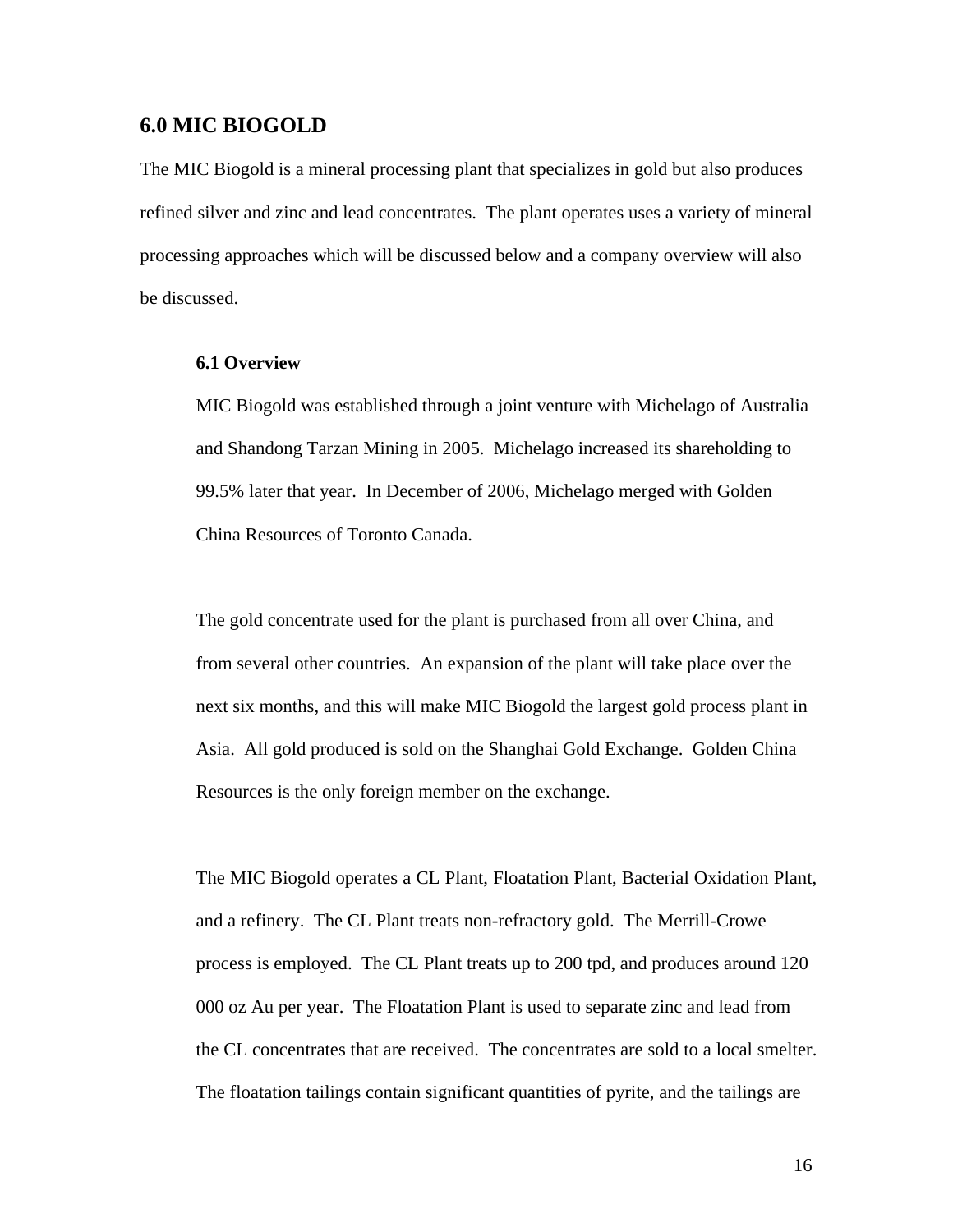sold at a local chemical plant for acid manufacturing. The Floatation Plant produces approximately 55000 tonnes of zinc and lead concentrate per year. The zinc precipitates from the CL Plant and Bacterial Oxidation Plant are sent to the refinery where refined gold product of 99.99% and silver product of 99.5% is produced. The Bacterial Oxidation Plant was the focus of the MIC Biogold tour and will be discussed in the sections below.

The Bacterial Oxidation Plant plays an important role in the processing of refractory ores in China. Recently the Chinese government has made a push towards sustainability, and has banned roasting. Autoclaves are expensive, so Bacterial Oxidation provides suitable alternative. The operating cost of the plant is 800-100 RMB/t. The current capacity of the plant is 100 tpd, but after the expansion it will be 200 tpd.

Management has said that the profit margins on the CL Plant are low because of the large amount of competition. However, the Bacterial Oxidation Plant, since it is able to treat refractory concentrates, has less competition and higher profit margins.

### **6.2 Bacterial Oxidation Plant Process Description**

The bacterial oxidation plant employs the BACOX technology. The process requires a P80 of -400 mesh, therefore a closed circuit grinding circuit is used with cyclones as classifiers. The cyclone overflow reports to a washer and thickener. This is done to remove any reagents from prior floatation. The slurry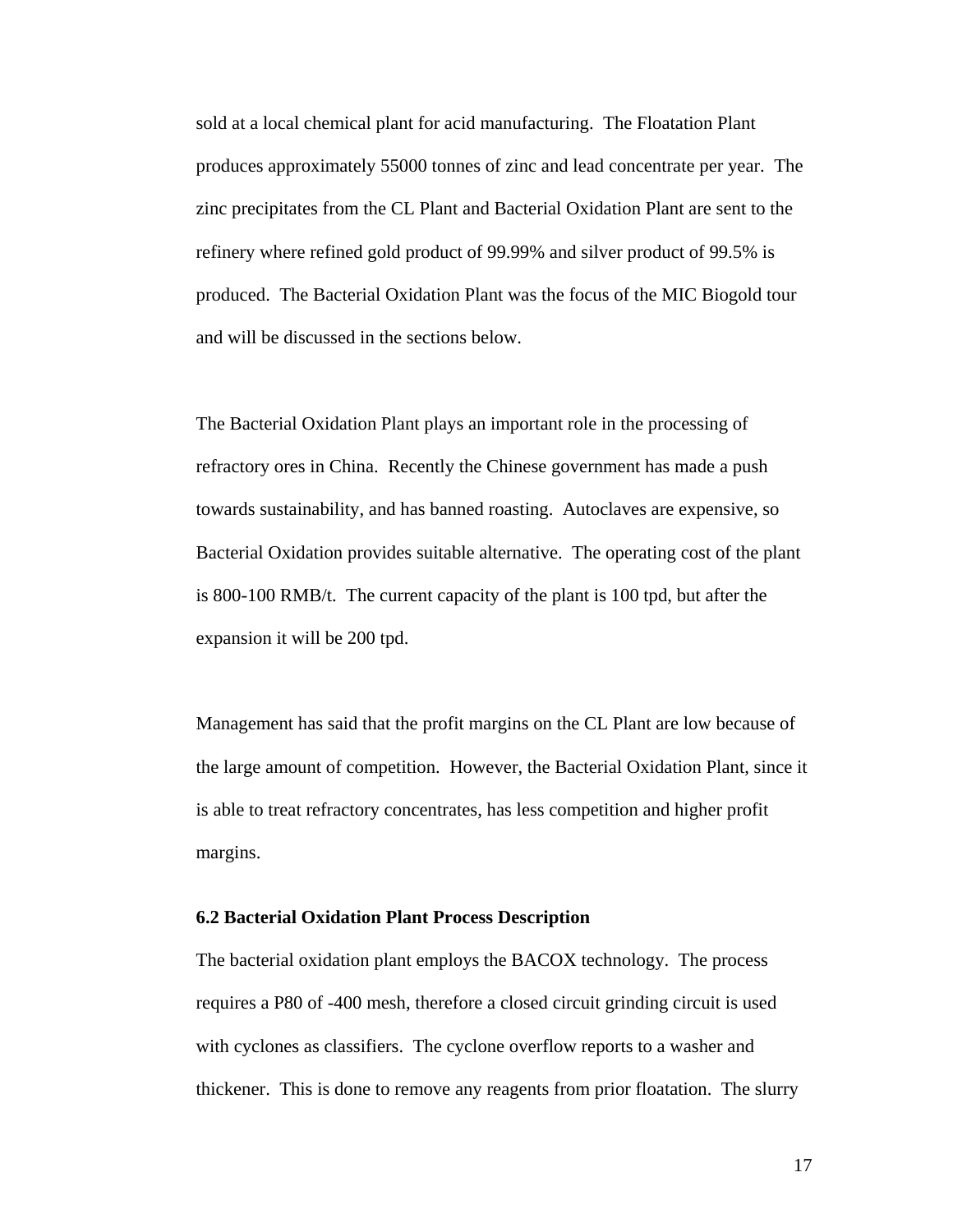then is stored in an agitated feed tank for 24 hours at a minimum solids content of 50%. This is done to ensure that the primary bioreactors receive feed at a constant rate.

The role of the bacteria is to attach itself to the mineral surface, convert ferrous to ferric solution to make leaching amenable and to generate acid to aid leaching. The bacteria used is classified as mesophiles, and require a temperature of 25-  $40^{\circ}$ C to function. The BACOX technology operates at the higher end of the 25-40<sup>o</sup>C range, and a pH range of 1-1.4. There are many types of mesophiles, and the plant employs 300 different bacteria species, each with different roles. The bacteria is able to operate at sulfur contents as high as 40-50%, and arsenic levels up to 6%. The plant blends the concentrates to achieve an optimum sulfur and arsenic content.

The slurry from the storage tanks is sent to one of three primary bioreactors. After the primary bioreactors, the slurry is sent to three secondary bioreactors in series. All reactors have a capacity of  $385 \text{ m}^3$ . The feed rate is based on the amount of sulphur and arsenic in the feed. The overall residence time for the bacterial oxidation is 6 days. The oxidation can handle up to 40-50% sulfur, and 6% arsenic. Originally the bacteria could withstand only 2% arsenic. The tailings from the circuit go through a decanting, thickener and then neutralization process, before being trucked to a nearby tailings pond. The product/residue is sent for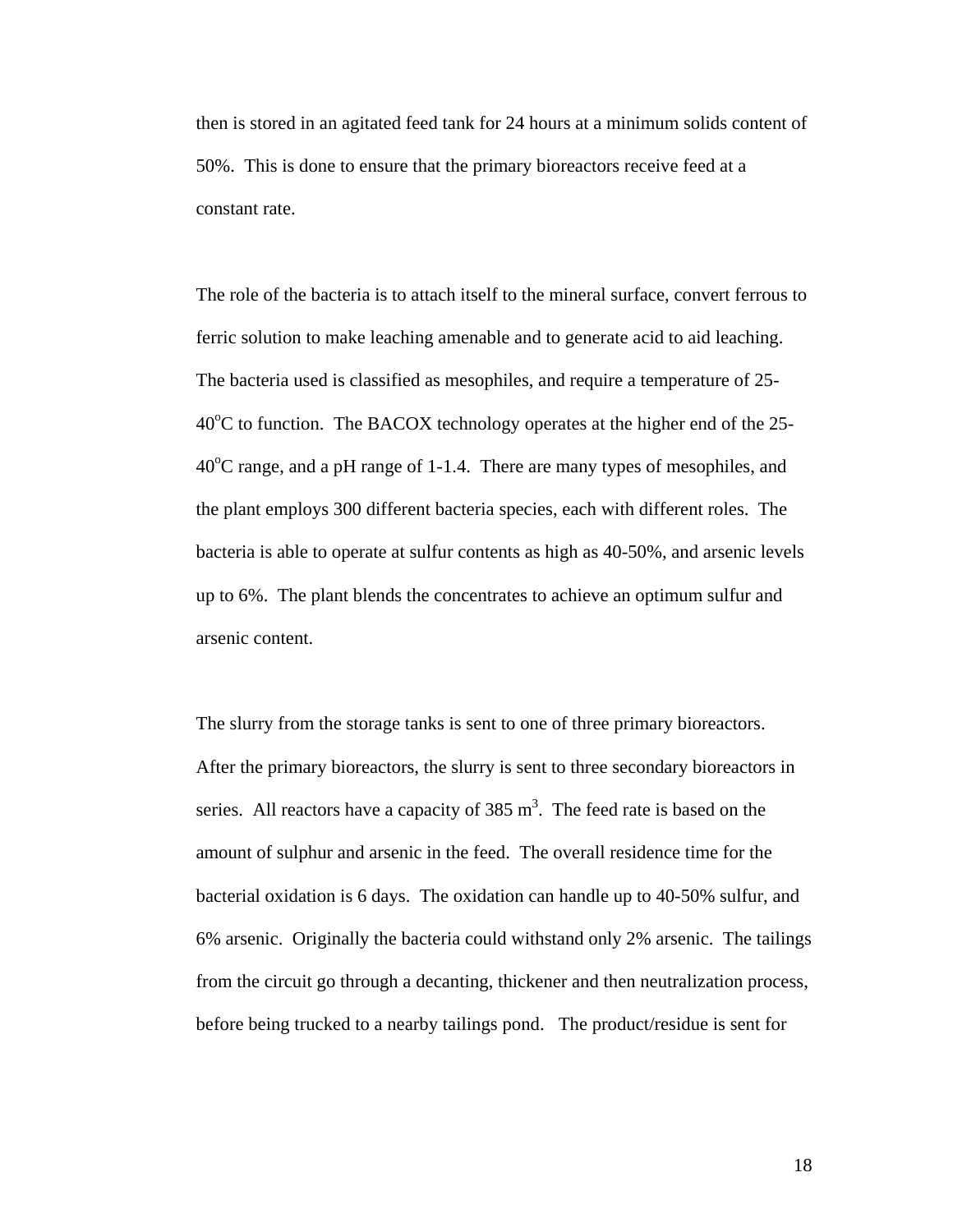cyanide leaching. After cyanide leaching the product then reports to the refinery.

Refer to Appendix A, Figure A-1, for a diagram showing the circuit.

*Figure A-1 – Refractory Treatment Circuit* (Guo, Junxiang)



Refractory Treatment Bacox Plant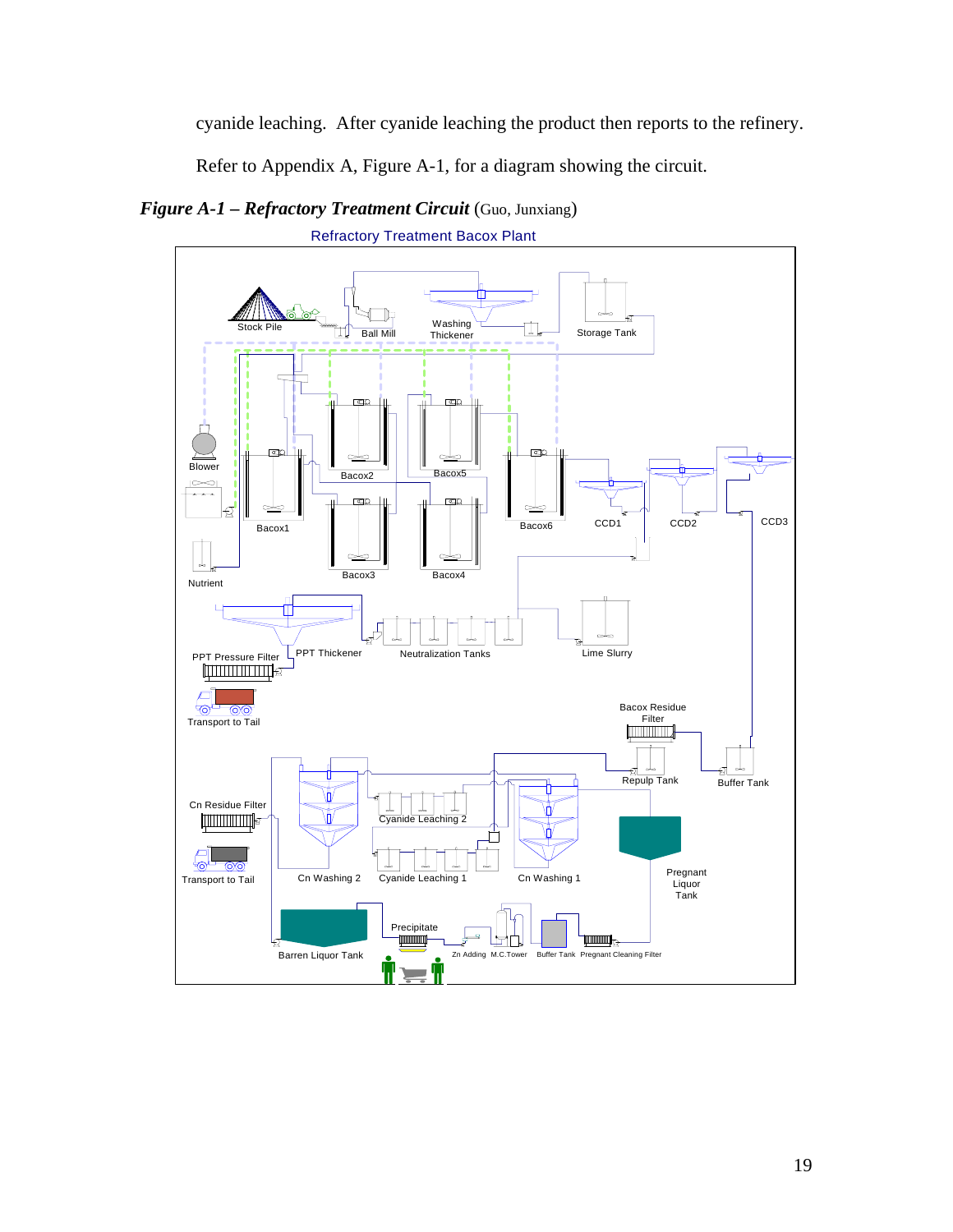### **7.0 Occupational Health and Safety**

The importance of occupational health and safety in mines is paramount. From our tours we noticed rock mechanics, ventilation and safety equipment fell significantly below western standards.

### **7.1 Rock Mechanics**

From our field trip, the occupational health and safety of the mines did not meet the requirements of western countries. The main areas that we believe need improvement are rock mechanics, ventilation, and personnel safety equipment. In terms of rock mechanics, it seems that the mines either over or under engineered their ground support systems. The over engineering aspect was most evident at the Jaiojia Mine, where the area near the shaft exhibited a subway station. In terms of under engineering, this was most evident at the Tarzan Mine. At this mine, the focus was to provide just enough ground support to keep the excavation from failing. When the mine manager was asked if they had any safety incidents with ground support, he replied 'not many'. At many of the mines it also seemed that there were two approaches for ground support in stopes. The first approach was to use a set ground support design and the other was to design as the operator sees fit. A minimum ground support strategy is common at many western mines; however, there are procedures in place to make sure that deviations from this strategy are done when necessary. At the mines, we did not noticed deviations from the set design, even in different rock types. Ground support in China needs significant improvements and should adopt western ground support standards.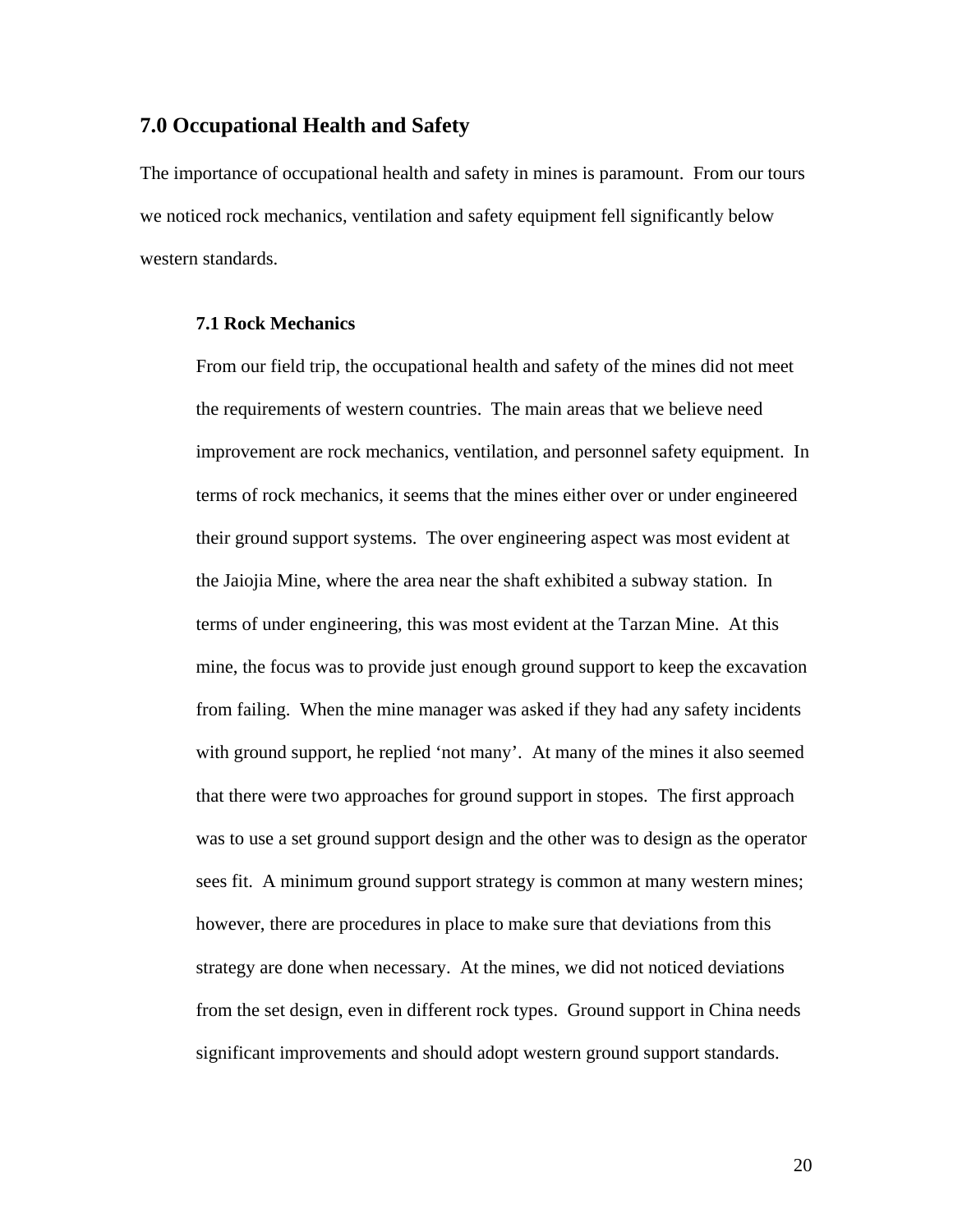#### **7.2 Ventilation**

The ventilation of all mines was well below western standards. The main differences were the design types and the priorities towards achieving good ventilation. It is important to note first, that our field trip was during the lunar holiday, and that many of the of mines were not operating at full capacity, meaning that the ventilation we experienced is likely better than during normal operating conditions. The ventilation systems all tried to mitigate the use of underground ducting. This approach led to very poor ventilation in the stopes. The ventilation in the main development headings was very poor as well. This means that in order for the ventilation to improve, a complete overhaul of the system needs to take place. This may mean that the ventilation circuit design needs to be improved, and perhaps more powerful fans need to be employed as well. Another observation was the lack of effective prioritizing in the approach towards improving ventilation. At the many of the mines, a focus was placed on employing electrical equipment. Employing more electrical equipment will lower the amount of diesel particulate matter, however, dust and in-situ gas control is not improved. Ventilation in China needs to make significant improvements to improve the operating conditions of the underground mines.

### **7.3 Safety Equipment**

From the mine tours we noticed a prevalent safety culture similar to that of western mines. All the mines showed posters of family and a desire in management for our safety during the tours. However, all the mines we visited lacked self rescuers and steel toed boots. Dust masks were offered to protect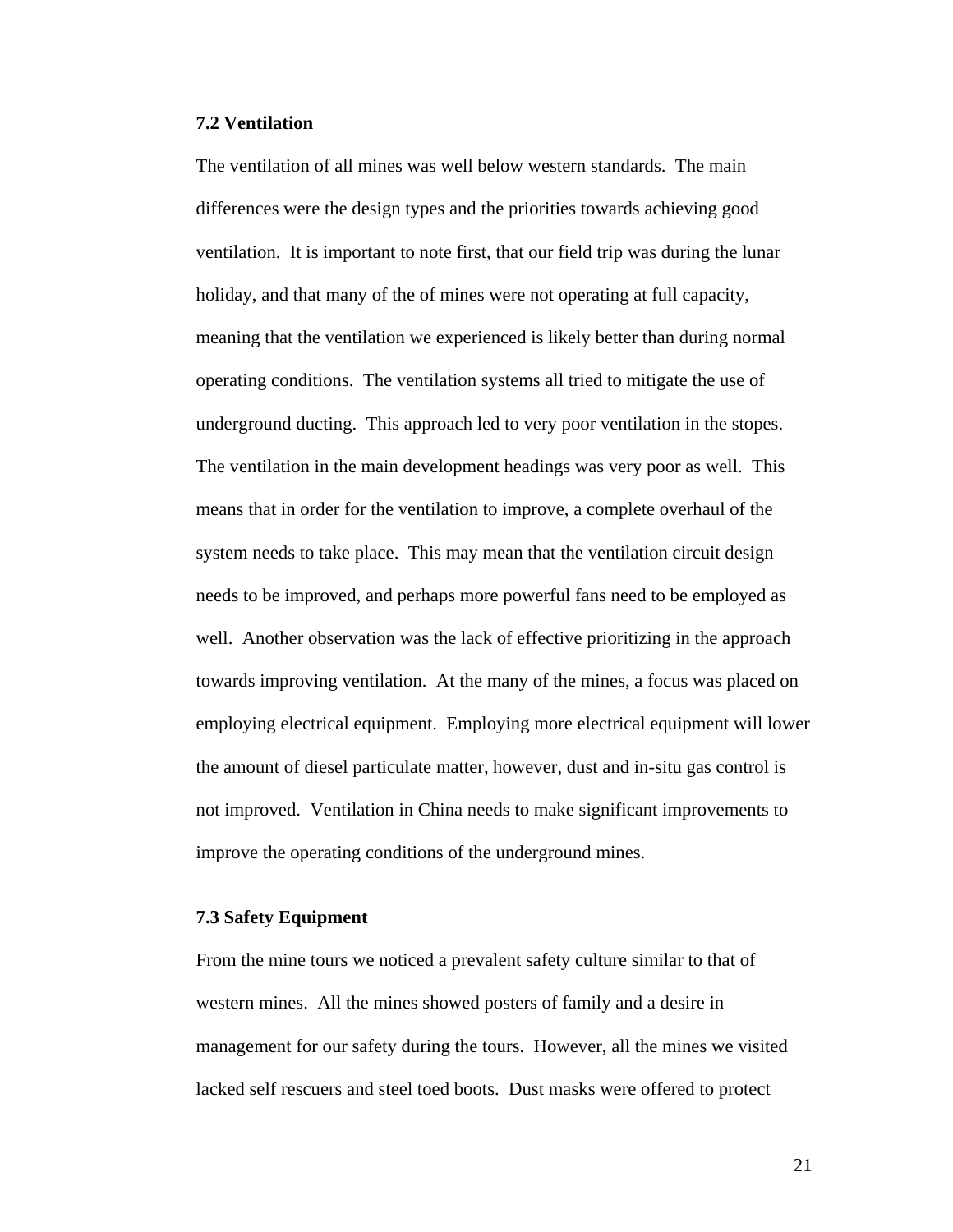against silicosis, non steel toed rubber boots were offered to protect against water, all the main headings were well lit, and a flash light was offered to every miner. From the safety equipment we were offered it was apparent that the safety priorities of the mine we were misconceived. If stronger rules were placed on the mines by government restrictions then the safety of miners could be drastically increased. The first step should be the requirement of steel toed boots, self rescuers would be another necessity for the defense against ventilation incidents. For future mine development the culture should be geared towards providing better personal lighting and not lighting the majority of the mine, which is not cost effective. In stopes there was very poor lighting, even though most of the equipment and personnel activity is in those areas. Head lamps should be implemented once this approach is taken. Personnel safety equipment is a costeffective and quick way to improve the safety at the mines.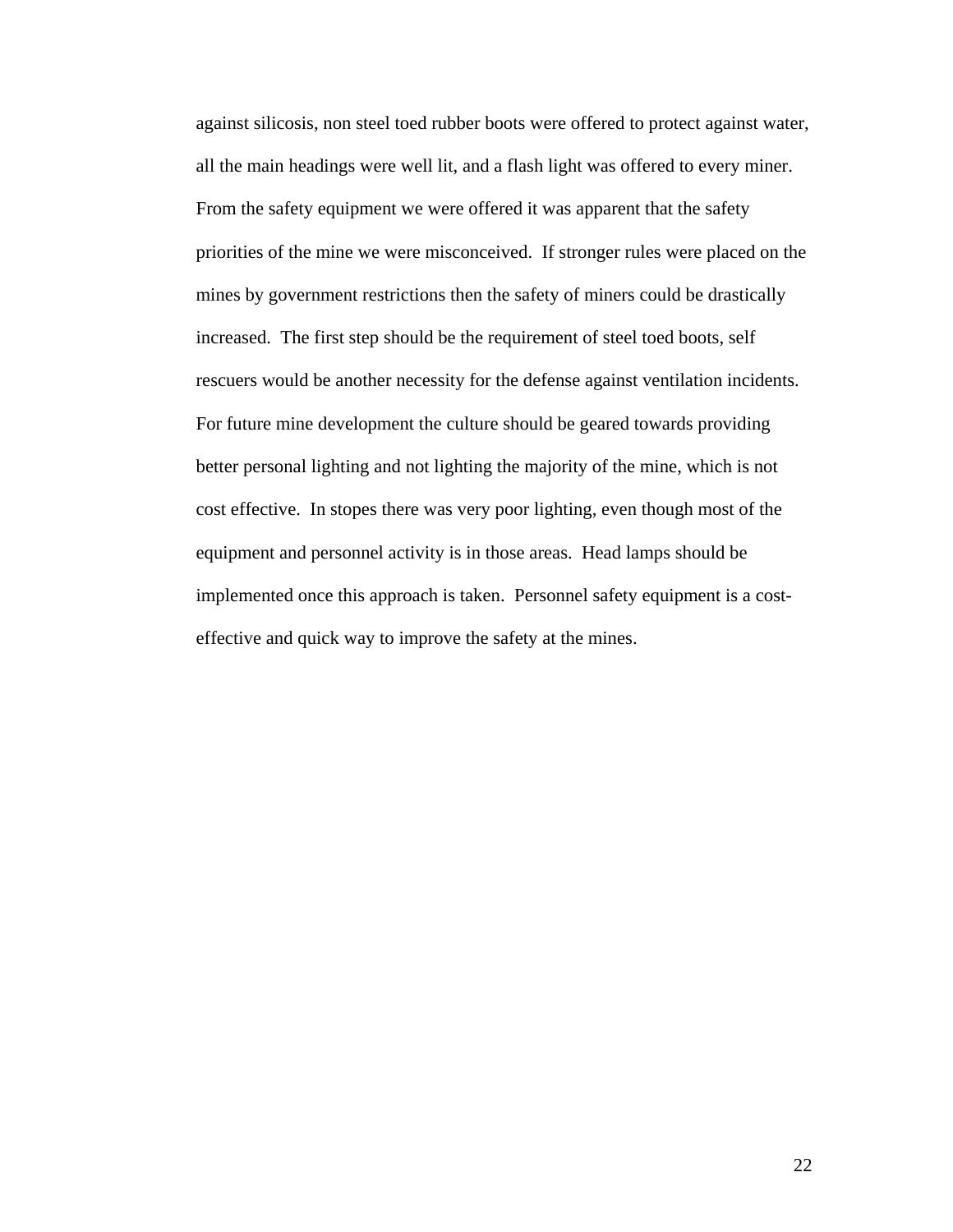### **8.0 Economic Outlook**

China has reached a pivotal point in its history and is struggling to transform itself into a first world country. That transition, which took countries like America and Canada centuries, is taking China decades. The rapid growth that is occurring presently is similar to a recent event that occurred in history, known as the 1997 East Asian financial crisis. The East Asian financial crisis was caused by the mass exodus of foreign investments in emerging markets and at the same time these emerging markets kept their currency pegged to the American dollar. The divestment led to a collapse of monetary values in emerging markets and an increase in the value of the American dollar.

From our trip to China we learned a lot of information about the local Shandong mining industry, but a small amount in comparison to the entire Chinese industry. When asking questions about the mine's productivity we never received accurate answers and we were always given responses of, "we can achieve values up to," indicating that they were giving a best case scenario, but not realistic values. We learned that many of the mines are operating at a loss even though the metal prices are relatively high. The only reason this could be explained is because of the high involvement of the Chinese government. The only way these mines can operate at a loss is because of subsidies from the Chinese government. The only reason the government may be subsidizing these companies is so the country can maintain low levels of unemployment. This is economically unsustainable. Will this spiral the Chinese economy into a similar collapse to the East Asian financial crisis of 1997, or will the shear strength and size of the Chinese economy absorb these obstacles and lead it into a modern era?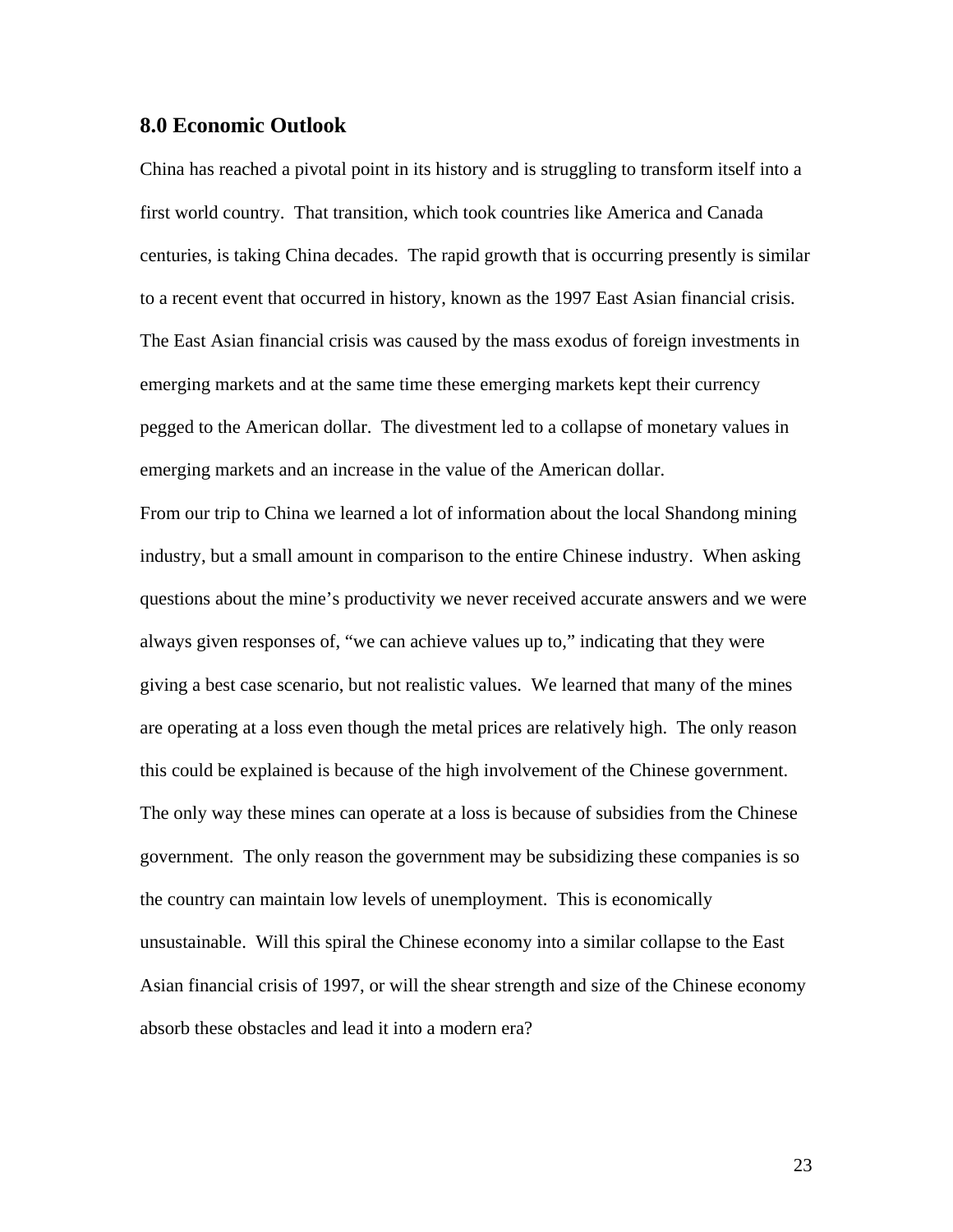### **9.0 Conclusion**

China has reached a pivotal point in its history and is struggling to transform itself into a first world country. That transition, which took countries like America and Canada centuries, is taking China decades. The rapid growth that is occurring presently is similar to a recent event that occurred in history, known as the 1997 East Asian financial crisis. The East Asian financial crisis was caused by the mass exodus of foreign investments in emerging markets and at the same time these emerging markets kept their currency pegged to the American dollar. The divestment led to a collapse of monetary values in emerging markets and an increase in the value of the American dollar.

From our trip to China we learned a lot of information about the local Shandong mining industry, but a small amount in comparison to the entire Chinese industry. When asking questions about the mine's productivity we never received accurate answers and we were always given responses of, "we can achieve values up to," indicating that they were giving a best case scenario, but not realistic values. We learned that many of the mines are operating at a loss even though the metal prices are relatively high. The only reason this could be explained is because of the high involvement of the Chinese government. The only way these mines can operate at a loss is because of subsidies from the Chinese government. The only reason the government may be subsidizing these companies is so the country can maintain low levels of unemployment. This is economically unsustainable. Will this spiral the Chinese economy into a similar collapse to the East Asian financial crisis of 1997, or will the shear strength and size of the Chinese economy absorb these obstacles and lead it into a modern era?